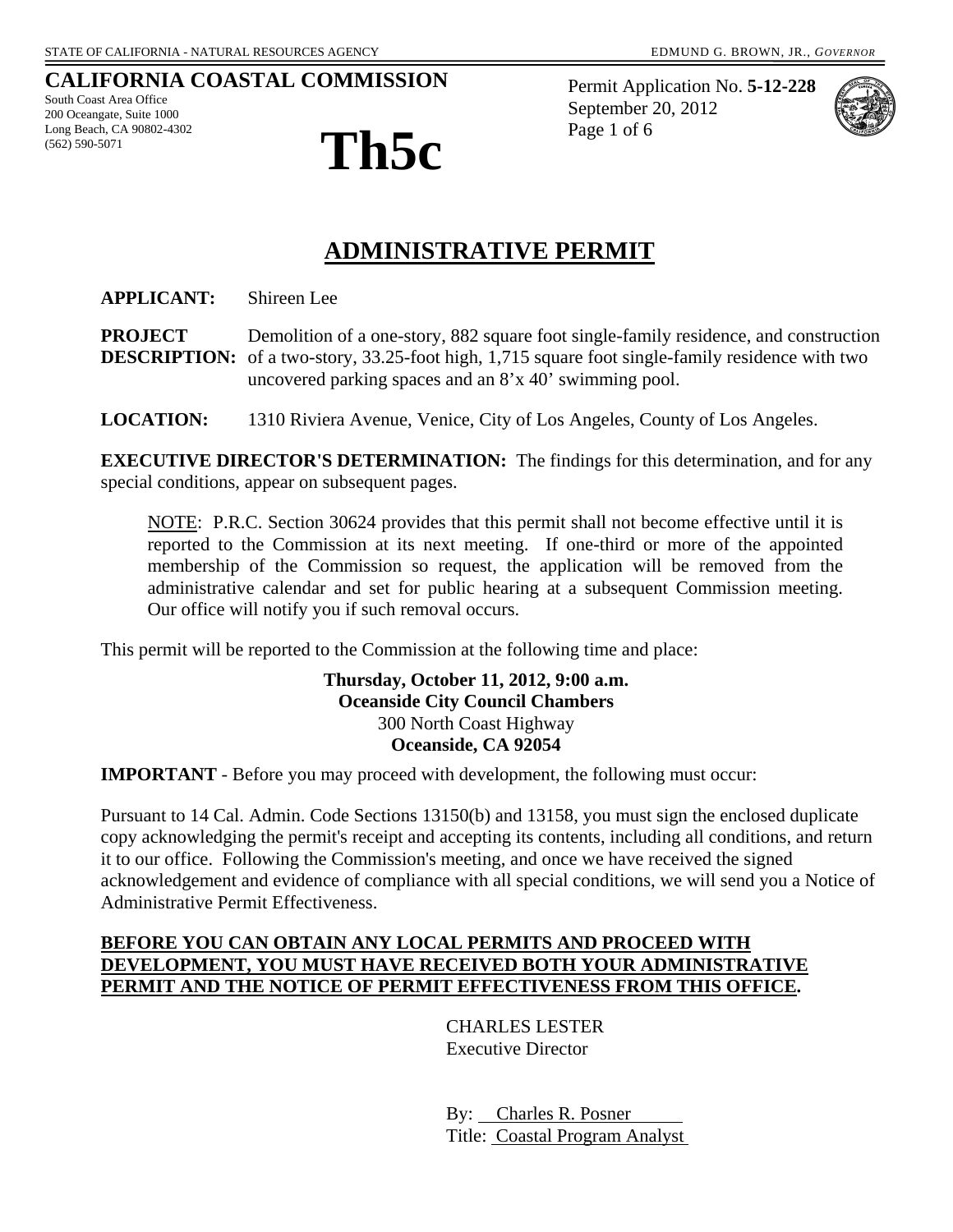#### **SPECIAL CONDITIONS:** See Page Four.

#### **EXECUTIVE DIRECTOR'S DETERMINATION (continued):**

The Executive Director hereby determines that the proposed development is a category of development which, pursuant to PRC Section 30624, qualifies for approval by the Executive Director through the issuance of an Administrative Permit. Subject to Standard and Special Conditions as attached, said development is in conformity with the provisions of Chapter 3 of the Coastal Act of 1976 and will not have any significant impacts on the environment within the meaning of the California Environmental Quality Act. If located between the nearest public road and the sea, this development is in conformity with the public access and public recreation policies of Chapter 3.

#### **FINDINGS FOR EXECUTIVE DIRECTOR'S DETERMINATION:**

#### **A. Project Description**

The proposed project is the construction of a two-story, 1,715 square foot single-family residence on a 3,132 square foot lot in North Venice (See Exhibits). The height of the proposed house is 33.25 feet above the elevation of the fronting street, Riviera Avenue. Two on-site parking spaces are provided on the rear of the site, with access from Valencia Court (Exhibit #2). A new 8'x 40' swimming pool is also proposed.

This is an after-the-fact application. The project started out as a renovation/enlargement of the onestory, 882 square foot single-family residence that formerly occupied the property, but the builders removed the roof and about ninety-nine percent of the building's walls. The applicant submitted the coastal development permit application after Commission staff determined that the project constituted a new development rather than a remodel.

The proposed project, which is about one-quarter mile inland of the beach, has been approved by the City of Los Angeles Planning Department (Case #DIR2011-1270-VSO-M1, 2/10/12) and is consistent with the RD1.5 zoning designation and the surrounding land uses. The proposed single-family residence conforms to the Commission's density limit for the site and complies with the 30-to-35-foot height limit for houses in the North Venice area. Adequate on-site parking is provided for the singlefamily residence. The proposed project incorporates best management practices (BMPs) to improve water quality in the watershed, including the minimization of impervious surfaces on the project site (approximately 1,000 square feet of permeable landscaped area will be maintained on the project site). The proposed project is consistent with community character and will have no negative effects on visual resources or coastal access. The project is consistent with the Chapter 3 policies of the Coastal Act and previous Commission approvals, and will not prejudice the City's ability to prepare an LCP.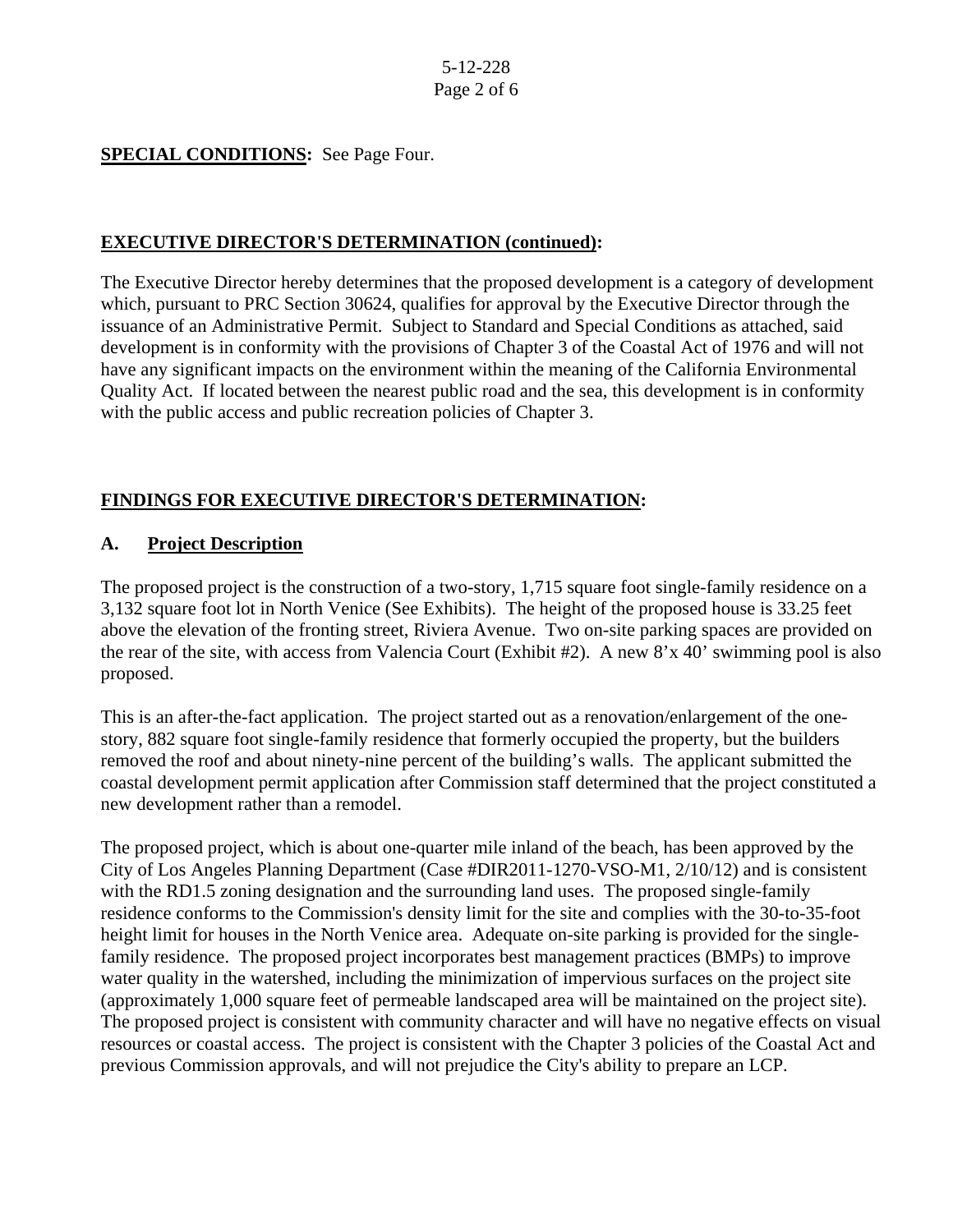### **B. Water Quality**

The proposed work will be occurring in a location where there is a potential for a discharge of polluted runoff from the project site into coastal waters. The storage or placement of construction material, debris, or waste in a location where it could be carried into coastal waters would result in an adverse effect on the marine environment. To reduce the potential for construction and post-construction related impacts on water quality, the Commission imposes special conditions requiring, but not limited to, the appropriate storage and handling of construction equipment and materials to minimize the potential of pollutants to enter coastal waters and for the use of on-going best management practices following construction. As conditioned, the Executive Director determines that the development conforms with Sections 30230 and 30231 of the Coastal Act.

### **C. Development**

The development is located within an existing developed area and, as conditioned, will be compatible with the character and scale of the surrounding area, has been designed to assure structural integrity, and will avoid cumulative adverse impacts on public access. Therefore, the Executive Director determines that the development, as conditioned, conforms with Sections 30250, 30251, 30252, 30253 and the public access provisions of the Coastal Act.

### **D. Public Access and Recreation**

As conditioned, the proposed development will not have any new adverse impact on public access to the coast or to nearby recreational facilities. Thus, as conditioned, the proposed development conforms with Sections 30210 through 30214, Sections 30220 through 30224, and 30252 of the Coastal Act.

### **E. Local Coastal Program**

The Commission's standard of review for the proposed development is the Chapter 3 policies of the Coastal Act. Coastal Act Section 30604(a) states that, prior to certification of a local coastal program ("LCP"), a coastal development permit can only be issued upon a finding that the proposed development is in conformity with Chapter 3 of the Act and that the permitted development will not prejudice the ability of the local government to prepare an LCP that is in conformity with Chapter 3. The City of Los Angeles Land Use Plan (LUP) for Venice was effectively certified on June 14, 2001. As conditioned, the proposed development is consistent with Chapter 3 of the Coastal Act and with the certified Land Use Plan for the area. Approval of the project, as conditioned, will not prejudice the ability of the local government to prepare an LCP that is in conformity with the provisions of Chapter 3 of the Coastal Act.

### **F. California Environmental Quality Act (CEQA)**

As conditioned, there are no feasible alternatives or feasible mitigation measures available which would substantially lessen any significant adverse effect which the activity may have on the environment. Therefore, the Executive Director determines that the proposed project, as conditioned to mitigate the identified impacts, is the least environmentally damaging feasible alternative and can be found consistent with the requirements of the Coastal Act to conform to CEQA.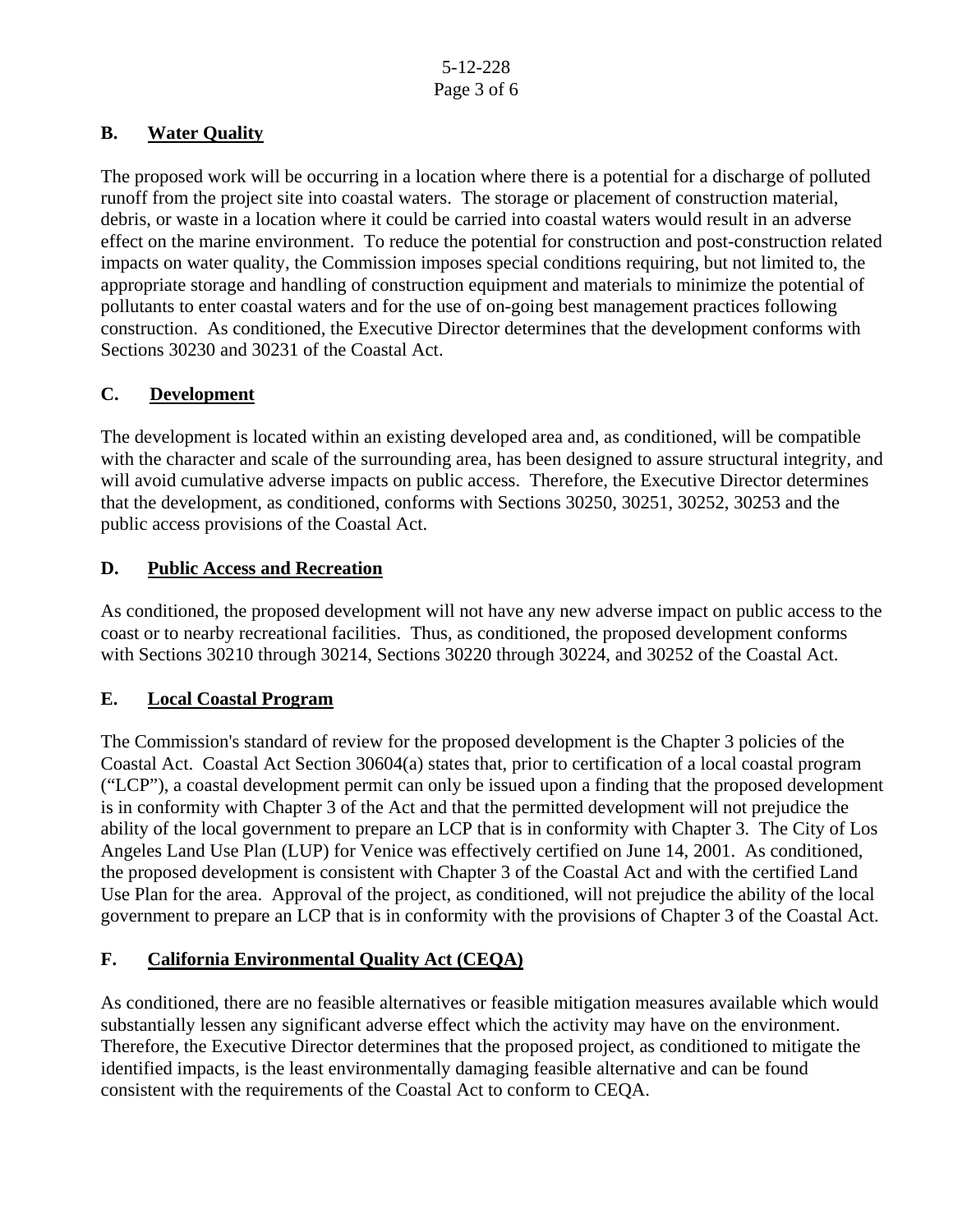5-12-228 Page 4 of 6

#### **G. Unpermitted Development**

Unauthorized development, in the form of demolition of a single-family residence and commencement of construction of a new structure, has occurred on the property subject to this coastal development permit application. The approval of this coastal development permit application authorizes (after-thefact) the demolition and construction of a single-family residence.

Although development has taken place prior to Commission action on this permit application, consideration of the application by the Commission is based solely upon Chapter 3 policies of the Coastal Act with the City of Los Angeles certified Land Use Plan used as guidance. Commission action on this permit application does not constitute a waiver of any legal action with regard to the alleged violation nor does it constitute an admission as to the legality of any development undertaken on the subject site without a coastal development permit or permit amendment.

### **SPECIAL CONDITIONS:**

- **1. Parking and Residential Density.** The permitted use of the approved two-story structure is a single-family residence. A minimum of two parking spaces shall be provided and maintained on the site as proposed. All development must occur in strict compliance with the proposal as set forth in the application for permit, subject to any special conditions. Any deviation from the approved plans must be submitted for review by the Executive Director to determine whether an amendment to this coastal development permit is required.
- **2. Construction Responsibilities and Debris Removal.** By acceptance of this coastal development permit, the permittee agrees that the permitted development shall be conducted in a manner that protects water quality pursuant to the implementation of the following BMPs:
	- A. No construction materials, equipment, debris, or waste shall be placed or stored where it may be subject to wave, wind, or rain erosion or dispersion.
	- B. Any and all construction material shall be removed from the site as soon as possible (within two days of completion of construction) and disposed of at an appropriate location. If the disposal site is located within the coastal zone, a coastal development permit or an amendment to this permit shall be required before disposal can take place.
	- C. All trash generated by construction activities within the project area shall be disposed of at the end of each day, or sooner if possible.
	- D. All grading and excavation areas shall be properly covered and sandbags and/or ditches shall be used to prevent runoff from leaving the site, and measures to control erosion must be implemented at the end of each day's work.
	- E. Washout from concrete trucks shall be disposed of at a controlled location not subject to runoff into coastal waters or onto the beach, and more than fifty feet away from a storm drain, open ditch or surface waters.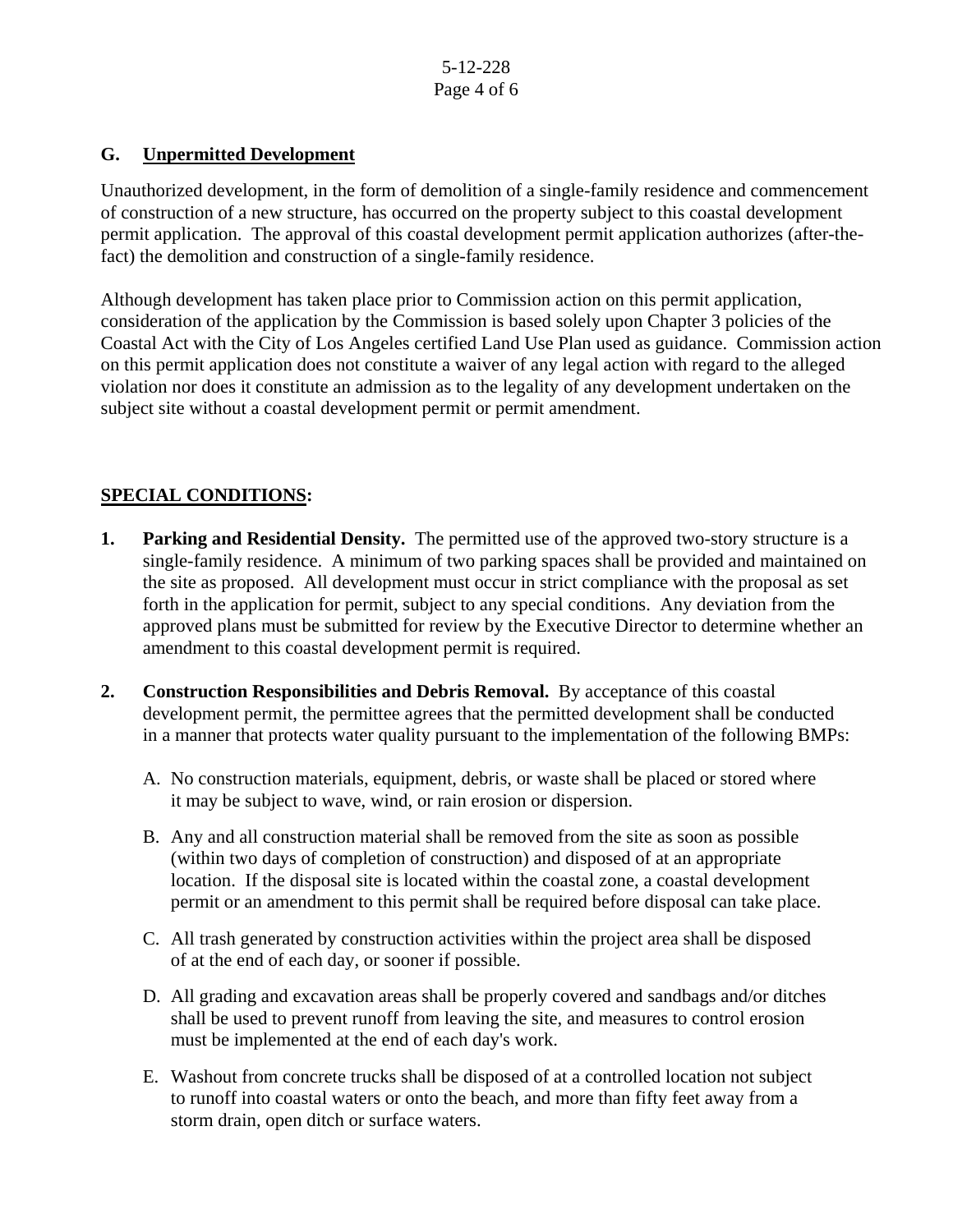### 5-12-228 Page 5 of 6

- F. Erosion control/sedimentation Best Management Practices (BMPs) shall be used to control sedimentation impacts to coastal waters during construction. BMPs shall include, but are not limited to: silt fencing and/or sandbags shall be installed between work areas and the water to prevent runoff/sediment transport into the storm drain.
- G. All construction equipment and materials shall be stored and managed in a manner to minimize the potential for discharge of pollutants. Any spills of construction equipment fluids or other hazardous materials shall be immediately contained on-site and disposed of in an environmentally safe manner as soon as possible.
- H. During construction of the proposed project, no runoff, site drainage or dewatering shall be directed from the site into any bay, harbor, street or drainage unless specifically authorized by the California Regional Water Quality Control Board.
- I. In the event that hydrocarbon-contaminated soils or other toxins or contaminated material are discovered on the site, such matter shall be stockpiled and transported offsite only in accordance with Department of Toxic Substances Control (DTSC) rules and/or Regional Water Quality Control Board (RWQCB) regulations.

The permittee shall undertake the approved development in accordance with this condition.

### **STANDARD CONDITIONS:**

- 1. Notice of Receipt and Acknowledgment. The permit is not valid and development shall not commence until a copy of the permit, signed by the permittee or authorized agent, acknowledging receipt of the permit and acceptance of the terms and conditions, is returned to the Commission office.
- 2. Expiration. If development has not commenced, the permit will expire two years from the date this permit is reported to the Commission. Development shall be pursued in a diligent manner and completed in a reasonable period of time. Application for extension of the permit must be made prior to the expiration date.
- 3. Interpretation. Any questions of intent or interpretation of any term or condition will be resolved by the Executive Director or the Commission.
- 4. Assignment. The permit may be assigned to any qualified person, provided assignee files with the Commission an affidavit accepting all terms and conditions of the permit.
- 5. Terms and Conditions Run with the Land. These terms and conditions shall be perpetual, and it is the intention of the Commission and the permittee to bind all future owners and possessors of the subject property to the terms and conditions.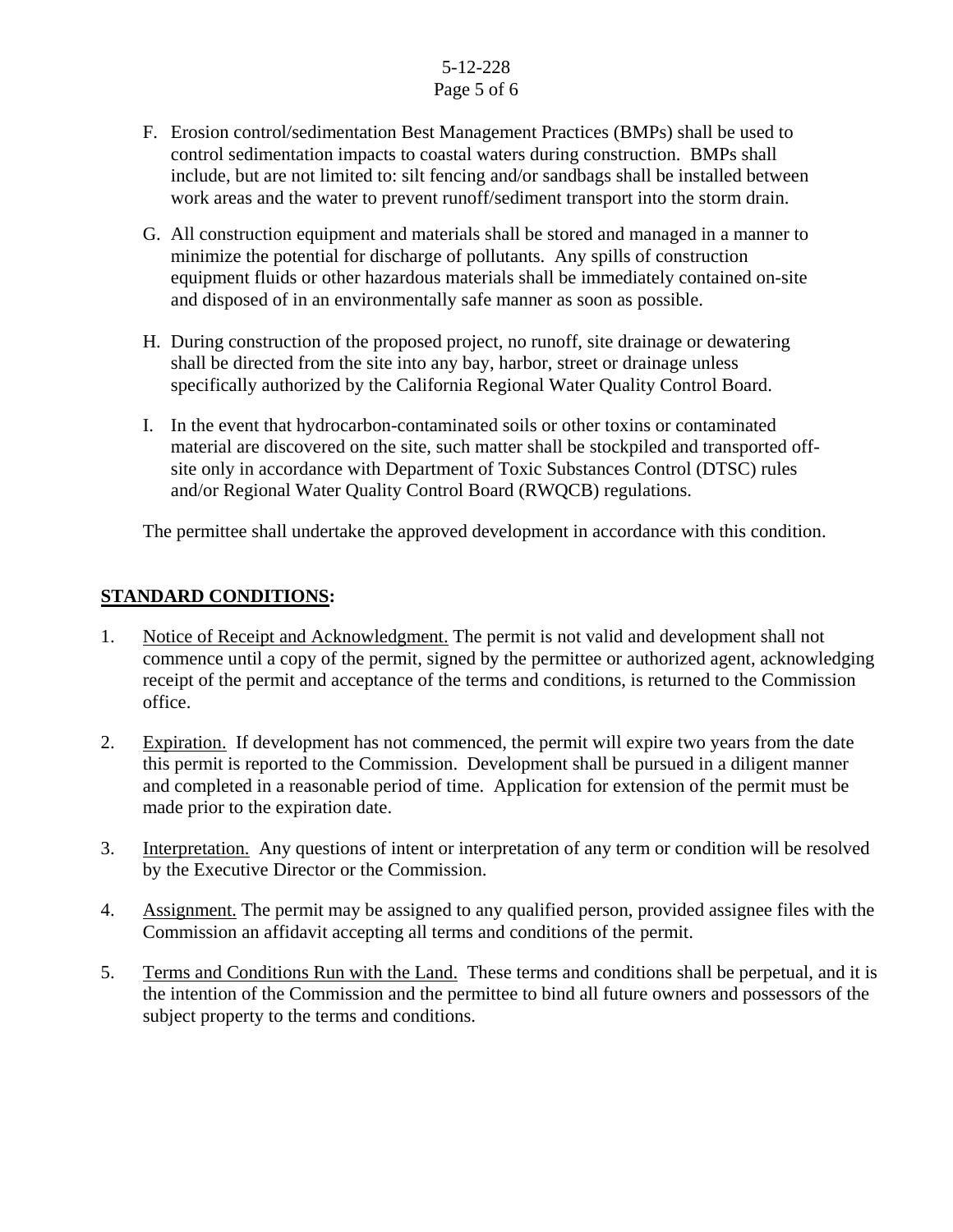#### 5-12-228 Page 6 of 6

## **ACKNOWLEDGMENT OF PERMIT RECEIPT/ACCEPTANCE OF CONTENTS:**

\_\_\_\_\_\_\_\_\_\_\_\_\_\_\_\_\_\_\_\_\_\_\_\_\_\_\_\_ \_\_\_\_\_\_\_\_\_\_\_\_\_\_\_\_\_\_\_\_\_\_

I/We acknowledge that I/we have received a copy of this permit and have accepted its contents including all conditions.

Applicant's Signature Date of Signing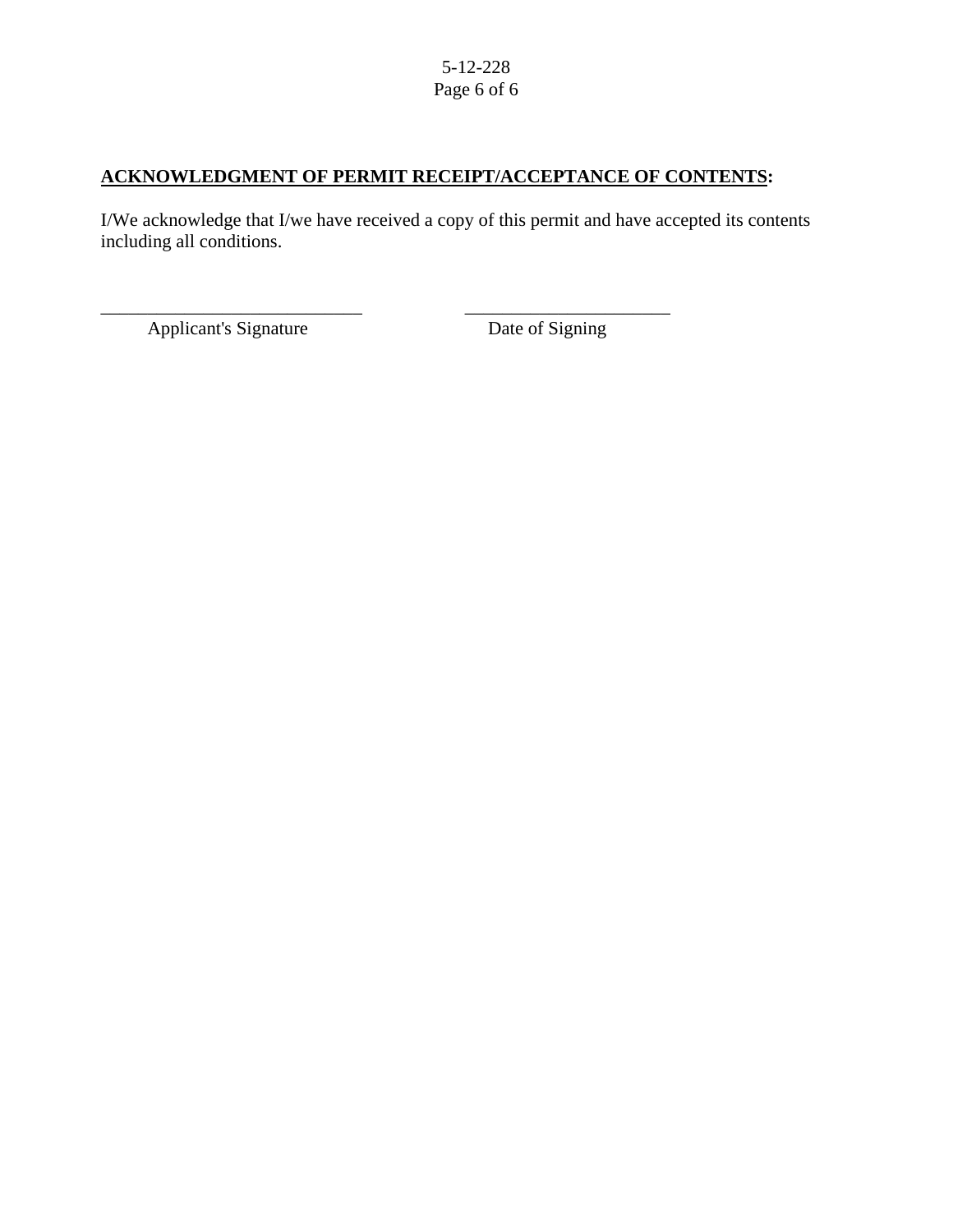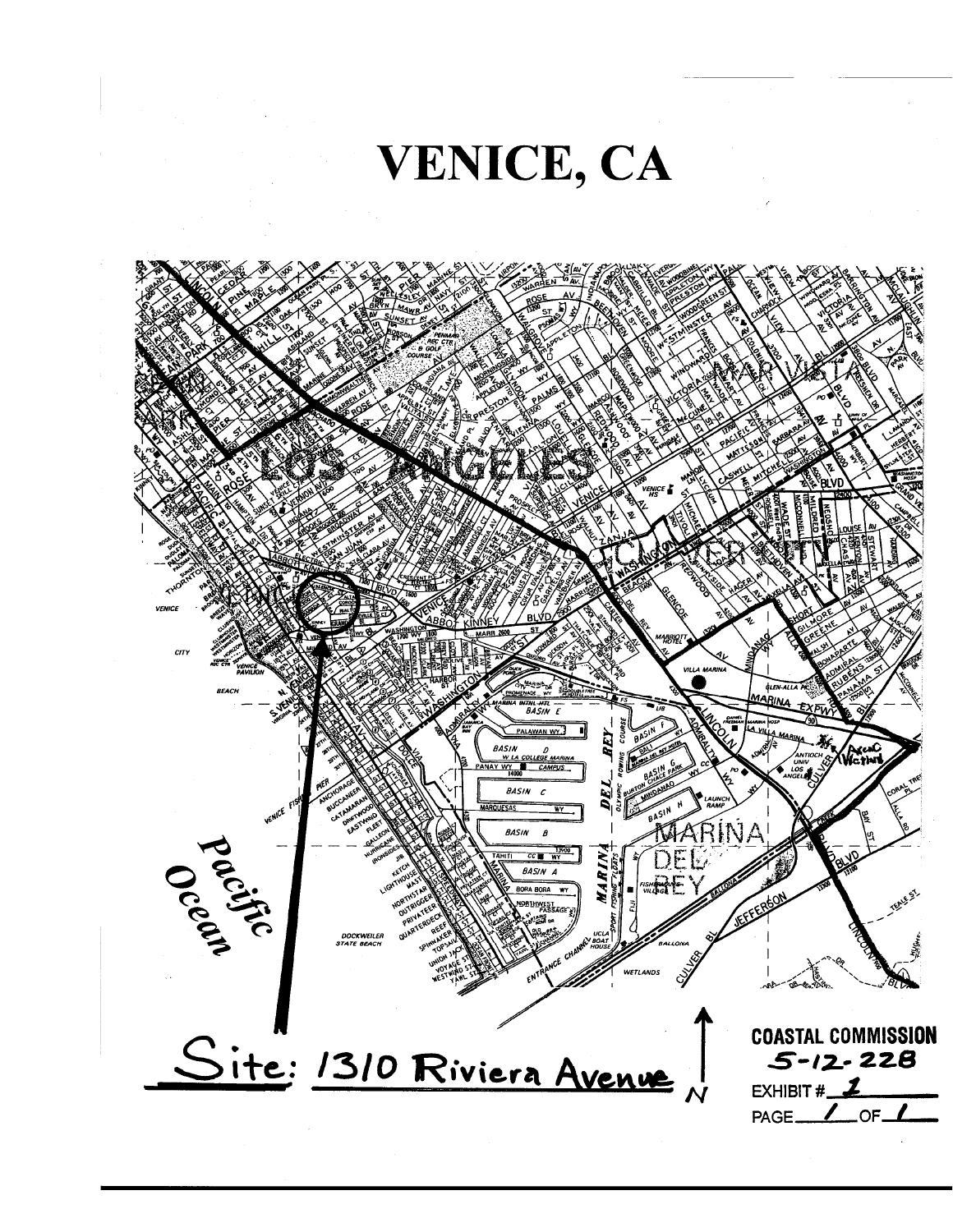

 $\overline{a}$ 

EXHIBIT #. PAGE.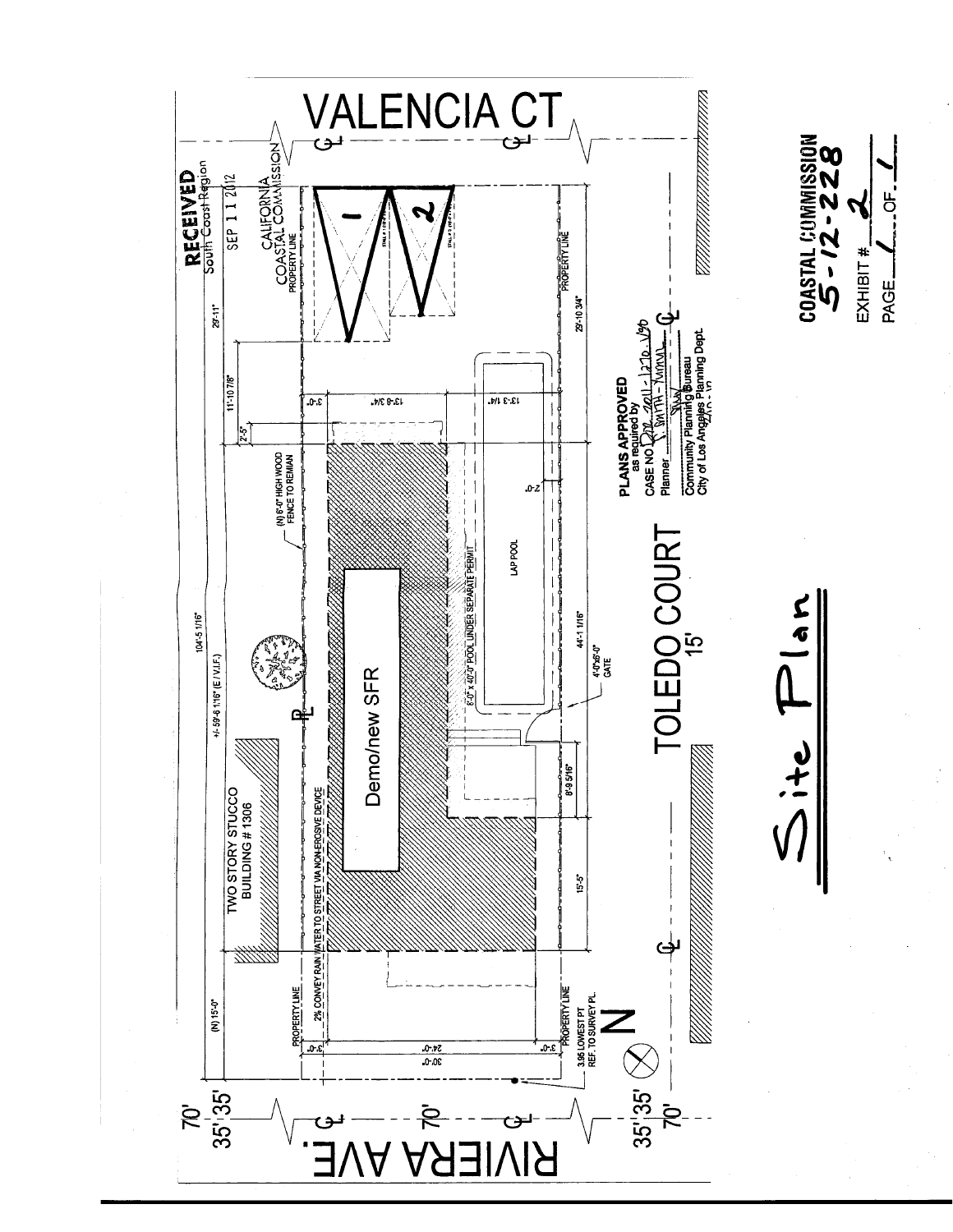